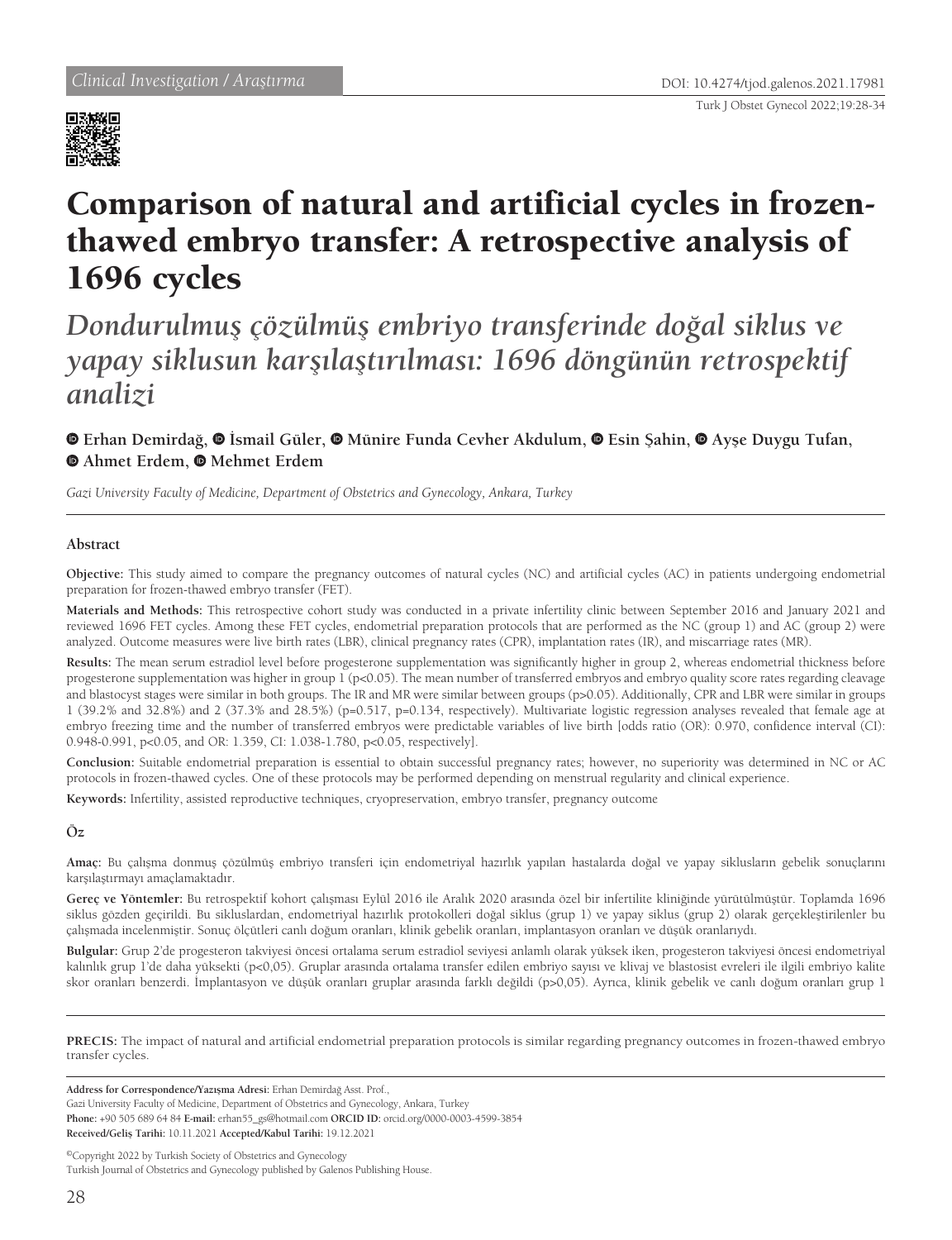(%39,2 ve %32,8) ve grup 2 (%37,3 ve %28,5) arasında benzerdi (sırasıyla, p=0,517, p=0,134). Çok değişkenli lojistik regresyon analizleri, embriyo dondurma zamanındaki kadın yaşının ve transfer edilen embriyo sayısının canlı doğumun predikte edilebilir değişkenleri olduğunu ortaya çıkardı [risk oranı (OR): 0,970, güven aralığı (GA): 0,948-0,991, p<0,05 ve OR: 1,359, GA: 1,038-1,780, p<0,05, sırasıyla].

**Sonuç:** Başarılı gebelik oranlarını elde edebilmek için uygun endometriyumun hazırlanması mutlak gerekli olsa da, donmuş çözülmüş sikluslarda doğal veya yapay siklus protokolleri arasında bir üstünlük görülmemektedir. Bu protokollerden biri adet düzenine ve klinik deneyime bağlı olarak uygulanabilir. **Anahtar Kelimeler:** İnfertilite, yardımlı üreme teknikleri, dondurarak saklama, embriyo transferi, gebelik sonucu

## Introduction

Frozen-thawed embryo transfer (FET) has become a promising approach in assisted reproductive technique cycles in recent years due to cryopreservation technique improvements. Survival rates, embryo morphology, and pregnancy outcomes have improved in FET cycles after the widespread use of the vitrification method relative to slow freezing for cryopreservation<sup>(1,2)</sup>. Frozen-thawed cycles are considered as an option for clinicians to use the freeze-all strategy, prevent ovarian stimulation syndrome, and perform preimplantation genetic testing (PGT) in recent years<sup>(3,4)</sup>. Moreover, some studies revealed higher pregnancy outcomes in FET cycles than fresh ones<sup>(5-7)</sup>. Favorable results have been attributed to better synchronization between the endometrium and transferred embryo in FET cycles<sup>(5,6)</sup>.

With the increased use of FET cycles and knowledge on the importance of endometrial thickness, maturation, and receptivity in achieving pregnancy, clinicians have more closely focused on optimal endometrial preparation. Numerous protocols are available; however, the most commonly used are natural cycle (NC) [true (tNC) or modified NC (mNC)] and artificial cycle (AC). The tNC occurs by preparing the endometrium for implantation with endogenous hormones in patients with regular menstrual cycles. Luteinizing hormone (LH) surge and ovulation are determined by serial ultrasonographic examination of follicular growth, serum LH level measurement, or urinary LH kits. However, it might be difficult even in the frequent follow-up and monitoring. To overcome this problem, mNC is the preferred protocol in which human chorionic gonadotropin (hCG) is administered to trigger ovulation when the leading follicle is measured at ≥18 mm. Embryo transfer (ET) is performed according to the embryonic stage after ovulation is identified in both protocols. In AC protocol, exogenous estrogen (E2) and progesterone are administered to prepare the endometrium and provide endometrial maturation, respectively. It might be used in all patients with or without regular cycles for controlled cycles and optimal  $ET$  timing $(3,4)$ .

Despite the growing evidence on the impact of endometrial preparation protocols for the success of FET cycles, any protocol superiority is unclear. Generally, pregnancy outcomes are similar between NC and  $AC^{(4,8-11)}$ . However, others have presented that NC has higher pregnancy rates than  $AC^{(3,12,13)}$ . Additionally, many modifications are made regarding these protocols, and choosing one of these approaches may be challenging and generally depends on clinicians' preferences. Therefore, this study aimed to compare the impact of the

endometrial preparation protocols on pregnancy outcomes in a large number of cycles in patients undergoing FET with NC and AC.

## Materials and Methods

This observational cohort study was retrospectively conducted at a private infertility clinic (Novaart IVF Center) in Ankara from September 2016 to January 2021. Approval was obtained from the local Ethics Committee of Gazi University Faculty of Medicine (approval number: 2021-918, date: 23.03.2021). All FET cycles were reviewed from the medical records of the clinic. All completed frozen-thawed cycles performed in the same clinic were included in the study. A total of 1696 thaw cycles of 1297 patients were evaluated. Some multiple cycles were recruited from the same patients; however, the same endometrial preparation protocol was performed in these patients during each FET cycle. All included patients had normal intrauterine cavities assessed by hysteroscopy or hysterosalpingography, of whom two groups were formed according to endometrial preparation protocol for FET cycles: NC (group 1) and AC (group 2). Patients with previous intrauterine surgery; intrauterine lesions, such as polyps, fibroids, and septum; undergoing PGT cycles; and diagnosed with endometriosis, autoimmune diseases, and antiphospholipid antibody syndrome were excluded from the study.

Endometrial preparation protocols were performed according to clinicians' decisions. NC was performed in patients with regular menstrual cycles, whereas AC in patients who are oligo-ovulatory with a possible unpredictable follicular growth pattern and in some who are normo-ovulatory. In NC, baseline monitoring was started on day 3 of the cycle. Patients were then followed up with 2-3 days intervals by ultrasound and serum E2, LH, and progesterone level measurement to evaluate the endometrial thickness and follicle growth, and determine ovulation timing. LH surge (>15 mIU/mL) was determined with the blood test performed on the morning during follow-up visits. Progesterone supplementation was administered by vaginal gel (Crinone 8% gel, Merck Serono, Turkey) at 90 mg once a day or vaginal micronized progesterone capsules (Progestan, Koçak Farma, Turkey) at 200 mg three times a day for luteal phase support (LPS) 48 h after detecting serum LH surge and 24 h after the leading follicle collapse. Progesterone was used for 3 or 5 full days before cleavage stage or blastocyst stage ET, respectively. Thawing of embryo and transfer was performed one day after 3 or 5 full days of progesterone supplementation. Progesterone was continued until the 10 weeks of gestation.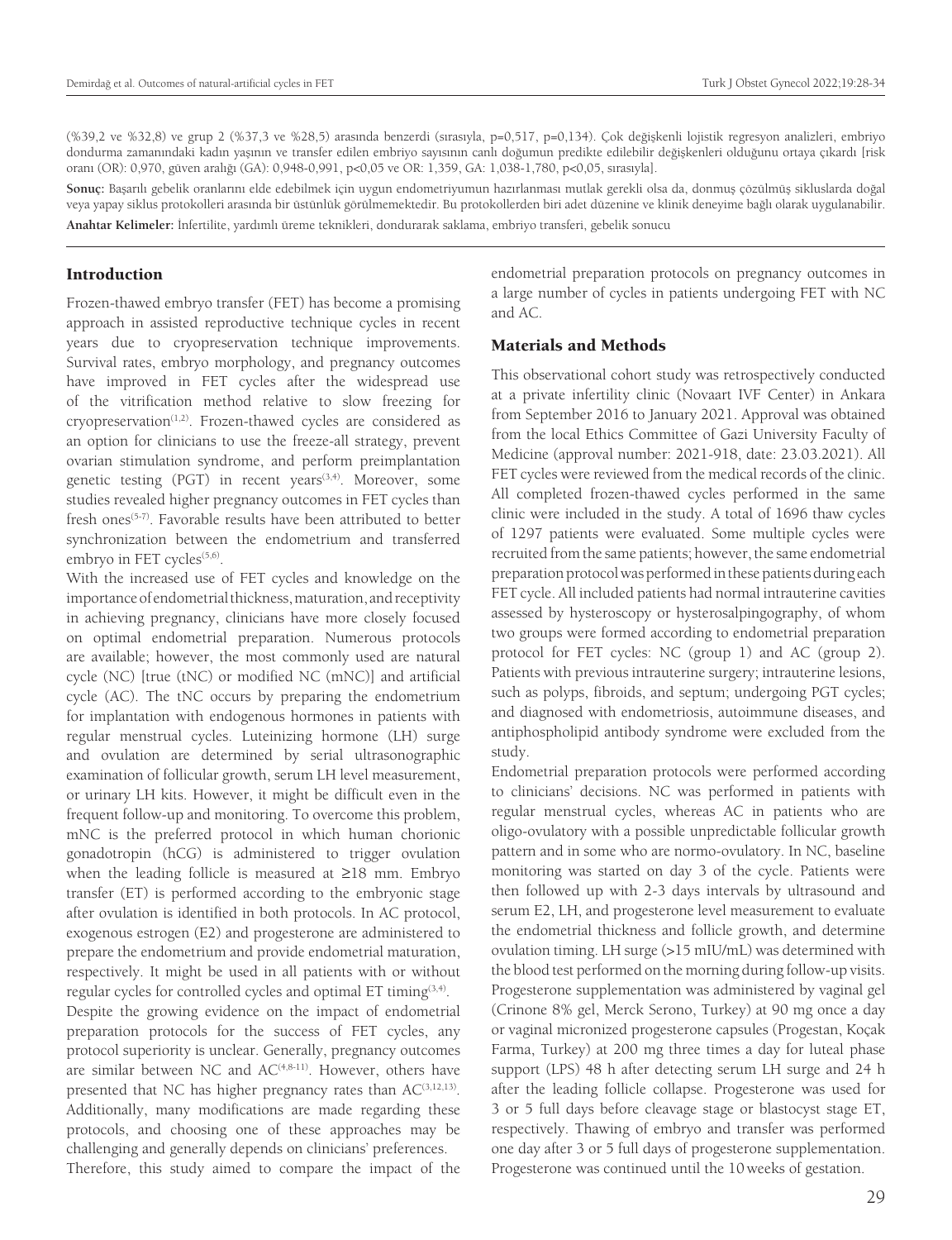In AC, oral 2 mg of estradiol (Estrofem, Novo Nordisk, Turkey) two times daily was started on day 3 of the menstrual cycle. Patients were evaluated after 7 days, with 3-4 days intervals by transvaginal ultrasound and serum E2 levels to adjust the estradiol dosage relative to the endometrial thickness and E2 concentration. Both vaginal (Crinone 8% gel, Merck Serono, Turkey) at 90 mg once a day or vaginal micronized progesterone capsules (Progestan, Koçak Farma, Turkey) at 200 mg three times a day for LPS was administered when the endometrial thickness was ≥7 mm in diameter and serum E2 was >150 pg/mL. ET was performed after 4-6 full days of progesterone administration according to the embryonic stage. E2 and progesterone administration were continued until the end of the first trimester of gestation.

The vitrification method was performed for cryopreservation in all FET cycles. All embryos were fertilized by intracytoplasmic sperm injection procedure in the same clinic and obtained from the fresh cycles of the same patients who undergo FET cycles. Thawing of embryos was performed on the planned ET day. The morphology and cell number of embryos were evaluated on the transfer day to determine their quality. Good quality embryos were defined as grades 1 and 2 according to the grading system of Hardarson et al.<sup>(14)</sup> for day 3 cleavage stage embryos. For day 5 blastocyst stage embryos, good quality embryos were defined as ≥3 BB according to the Gardner and Schoolcraft embryo grading system<sup>(15)</sup>. One to two ET was performed under the transabdominal ultrasonographic guidance using a flexible catheter (Wallace; Irvine Scientific, Santa Ana, CA).

The primary outcome measure was live birth rates (LBR). Secondary outcome measures were clinical pregnancy rates (CPR), implantation rates (IR), and miscarriage rates (MR).

Clinical pregnancy was proven when a gestational sac or a fetus was monitored by ultrasonography. The biochemical loss was defined as pregnancy loss before the gestational sac was identified on ultrasonography. Miscarriage was determined when a non-viable fetus before 23 weeks of gestation was delivered. Live birth was defined as the delivery of a viable fetus at ≥23 weeks of pregnancy. Implantation rate was determined as the ratio of the total number of the gestational sac to the total number of transferred embryos.

#### **Statistical Analysis**

Data were analyzed by Statistical Package for Social Sciences (SPSS, version 21.0, Statistics, 2013, Chicago, IBM, USA). Normality tests, including visual (histograms and probability plots) and analytical methods (Kolmogorov-Smirnov test), were performed to determine the normal distribution of variables before analysis. The Student's t-test was used to compare normally distributed parametric variables between groups. Nonnormally distributed metric data were compared by the Mann-Whitney U test if required. The chi-square test or Fischer's exact test was used to compare categorical variables. Data were presented as mean  $\pm$  standard deviation (SD), percentages, and median (25-75 percentile). Multivariate logistic regression

analysis was performed to identify independent variables in predicting live birth. Cycle numbers and fresh cycle pregnancy were used as categorical covariates in the multivariate logistic regression analysis. The model fit was evaluated by Hosmer-Lemeshow goodness of fit statistics. Statistical significance was accepted as p<0.05.

#### Results

This study analyzed 1696 completed FET cycles with two different protocols for endometrial preparation. Group 1 (NC) had 311 cycles and group 2 (AC) had 1385 cycles. Of 1696 cycles, clinical pregnancy was obtained in 638 (37.6%) and live birth was delivered in 497 (29.3%).

Baseline characteristics of groups are presented in Table 1. No significant differences were found except for the causes of infertility (p<0.001) between groups. Among the causes of infertility, no ovulatory dysfunction was determined in group 1, as expected. Unexplained infertility was the frequent etiology in groups 1 and 2 (56.6%, and 46.8%, respectively).

The comparison of the cycle and pregnancy outcomes between groups is shown in Table 2. The mean serum estradiol level one day before progesterone supplementation was significantly higher in group 2 (223.2±74.2) than that in group 1 (215.5±56.0) (p<0.05). However, endometrial thickness before progesterone supplementation was significantly higher in group 1 (10.3 $\pm$ 1.4, respectively) than that in group 2 (10.0 $\pm$ 1.5, respectively) (p<0.05). The mean number of transferred embryos and embryo quality scores regarding both cleavage and blastocyst stages were similar among the two preparation protocols. LBR were similar between groups 1 (32.8%) and 2 (28.5%) (p=0.134). CPR were also similar between the groups (39.2% and 37.3%, respectively) (p=0.517). Besides, IR and MR were not different between groups (24.9%, 23%, p=0.355, and 6.4%, 8.7%, p=0.183, respectively).

Multivariate logistic regression analysis to predict live birth was presented in Table 3. Female age at the time of embryo freezing and the number of transferred embryos were found as independent predictors of live birth [odds ratio (OR): 0.970, confidence interval (CI): 0.948-0.991, p<0.05, and OR: 1.359, CI: 1.038-1.780, p<0.05, respectively].

#### **Discussion**

This study revealed that LBR, CPR, IR, and MR were similar among natural and artificial endometrial preparation protocols performed for FET cycles. Our NC group may be accepted as mNC due to progesterone supplementation for LPS. Despite the well-known importance of endometrial preparation for achieving pregnancy, the optimal protocol in patients who undergo FET cycles is still debatable.

Generally, NC (tNC or mNC) and AC are mostly evaluated endometrial preparation protocols for FET cycles in the literature. However, results are inconsistent regarding any of these preferred protocols. A recent Cochrane review reported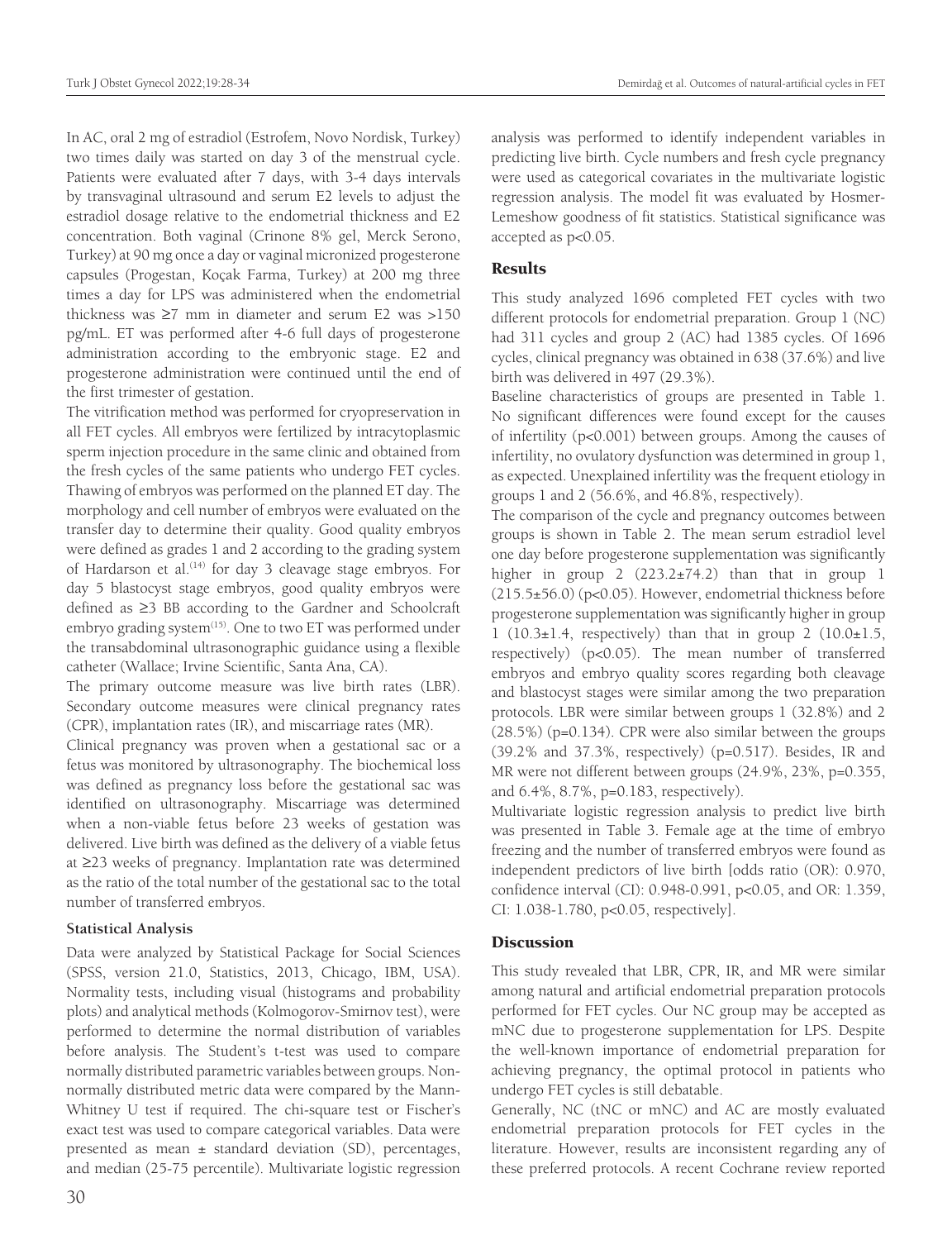| Variables                                                                                                                                                                                                                                                                                                                                                                                                                                     | Natural cycle (group 1)<br>(311 cycles) | Artificial cycle (group 2)<br>$(1385$ cycles) | p-value |  |  |  |
|-----------------------------------------------------------------------------------------------------------------------------------------------------------------------------------------------------------------------------------------------------------------------------------------------------------------------------------------------------------------------------------------------------------------------------------------------|-----------------------------------------|-----------------------------------------------|---------|--|--|--|
| Age at the time of embryo freezing (years)                                                                                                                                                                                                                                                                                                                                                                                                    | $33.0+4.8$                              | $32.5 \pm 5.4$                                | 0.092   |  |  |  |
| Age at the time of embryo thawing (years)                                                                                                                                                                                                                                                                                                                                                                                                     | $33.9+4.6$                              | $33.3 \pm 5.3$                                | 0.060   |  |  |  |
| BMI (kg/m <sup>2</sup> )                                                                                                                                                                                                                                                                                                                                                                                                                      | $22.8 \pm 2.2$                          | $23.1 \pm 2.0$                                | 0.104   |  |  |  |
| Duration of infertility (years)                                                                                                                                                                                                                                                                                                                                                                                                               | $5.5 \pm 3.6$                           | $5.3 \pm 4.0$                                 | 0.278   |  |  |  |
| Duration of cryopreservation (years)                                                                                                                                                                                                                                                                                                                                                                                                          | $1.1 \pm 1.0$                           | $1.1 \pm 1.2$                                 | 0.253   |  |  |  |
| Number of prior IVF attempts                                                                                                                                                                                                                                                                                                                                                                                                                  | $1(1-2)$                                | $2(1-3)$                                      | 0.242   |  |  |  |
| Number of previous thaw cycle attempts                                                                                                                                                                                                                                                                                                                                                                                                        | $1(1-2)$                                | $1(1-2)$                                      | 0.100   |  |  |  |
| Fresh cycle pregnancy (%)                                                                                                                                                                                                                                                                                                                                                                                                                     | 14.1                                    | 15.5                                          | 0.542   |  |  |  |
| Infertility etiology (%)                                                                                                                                                                                                                                                                                                                                                                                                                      |                                         |                                               | < 0.001 |  |  |  |
| Unexplained                                                                                                                                                                                                                                                                                                                                                                                                                                   | 56.6                                    | 46.8                                          |         |  |  |  |
| Male factor                                                                                                                                                                                                                                                                                                                                                                                                                                   | 31.5                                    | 25.7                                          |         |  |  |  |
| Tubal factor                                                                                                                                                                                                                                                                                                                                                                                                                                  | 9                                       | 6.9                                           |         |  |  |  |
| Ovulatory dysfunction                                                                                                                                                                                                                                                                                                                                                                                                                         | $\overline{\phantom{a}}$                | 18.6                                          |         |  |  |  |
| Mixt                                                                                                                                                                                                                                                                                                                                                                                                                                          | 2.9                                     | 2.1                                           |         |  |  |  |
| $\mathbf{r}$ and $\mathbf{r}$ and $\mathbf{r}$ and $\mathbf{r}$ and $\mathbf{r}$ and $\mathbf{r}$ and $\mathbf{r}$<br>$\cdots$ $\cdots$ $\cdots$ $\cdots$<br>and the second terms of the second contract of the second second second terms of the second second second second second second second second second second second second second second second second second second second seco<br>$(1)$ and $(2)$ and $(1)$<br><b>CONTRACTOR</b> |                                         |                                               |         |  |  |  |

**Table 1.** Comparison of baseline characteristics of the patient groups who received endometrial preparation with natural cycle and artificial cycle before FET

Data were presented as mean ± SD, percentage, and median (25-75 percentile). BMI: Body mass index. A p-value of <0.05 was considered significant, IVF: In vitro fertilization, FET: Frozenthawed embryo transfer, SD: Standard deviation

**Table 2.** Comparison of cycles and pregnancy outcomes of the patient groups who received endometrial preparation with natural cycle and artificial cycle before FET

| Variables                                                                                                                                                                                     | Natural cycle (group 1)<br>$(311$ cycles) | Artificial cycle (group 2)<br>$(1385 \text{ cycles})$ | p-value |  |
|-----------------------------------------------------------------------------------------------------------------------------------------------------------------------------------------------|-------------------------------------------|-------------------------------------------------------|---------|--|
| Serum E <sub>2</sub> level, 1 day prior to progesterone supplementation (pg/mL)                                                                                                               | $215.5 \pm 56.0$                          | $223.2 \pm 74.2$                                      | 0.041   |  |
| Serum LH level, 1 day prior to progesterone supplementation (mIU/mL)                                                                                                                          | $18.1 \pm 8.6$                            | $16.6 \pm 7.7$                                        | 0.062   |  |
| Serum P level, 1 day prior to progesterone supplementation (ng/mL)                                                                                                                            | $1.7 \pm 1.4$                             | $1.5 \pm 1.3$                                         | 0.105   |  |
| Endometrial thickness, 1 day prior to progesterone supplementation (mm)                                                                                                                       | $10.3 \pm 1.4$                            | $10.0 \pm 1.5$                                        | 0.002   |  |
| Number of transferred embryos                                                                                                                                                                 | $1.7 \pm 0.4$                             | $1.8 \pm 0.4$                                         | 0.090   |  |
| Embryo stage at the day of transfer $(\%)$                                                                                                                                                    |                                           |                                                       | 0.001   |  |
| Cleavage                                                                                                                                                                                      | 24.8                                      | 34.9                                                  |         |  |
| Blastocyst                                                                                                                                                                                    | 75.2                                      | 65.1                                                  |         |  |
| Quality scores of Cleavage stage embryos (%)                                                                                                                                                  |                                           |                                                       |         |  |
| Grade 1-2                                                                                                                                                                                     | 90.9                                      | 92.3                                                  |         |  |
| Grade 3                                                                                                                                                                                       | 9.1                                       | 7.7                                                   |         |  |
| Quality scores of Blastocyst stage embryos (%)                                                                                                                                                |                                           |                                                       |         |  |
| $\geq$ 3 BB                                                                                                                                                                                   | 92.3                                      | 93.8                                                  |         |  |
| $<$ 3 BB                                                                                                                                                                                      | 7.7                                       | 6.2                                                   |         |  |
| Implantation rates (%)                                                                                                                                                                        | 24.9                                      | 23                                                    | 0.355   |  |
| Biochemical loss rate (%)                                                                                                                                                                     | 5.5                                       | 6.9                                                   | 0.349   |  |
| Miscarriage rate, n (%)                                                                                                                                                                       | 20(6.4)                                   | 121(8.7)                                              | 0.183   |  |
| Clinical pregnancy rate, n (%)                                                                                                                                                                | 122(39.2)                                 | 516 (37.3)                                            | 0.517   |  |
| Live birth rate, $n$ $(\%)$                                                                                                                                                                   | 102(32.8)                                 | 395 (28.5)                                            | 0.134   |  |
| Data were presented as numbers and percentages. E.: Estradiol; LH: Luteinizing hormone, P: Progesterone. A p-value of <0.05 was considered significant, FET: Frozen-thawed embryo<br>transfer |                                           |                                                       |         |  |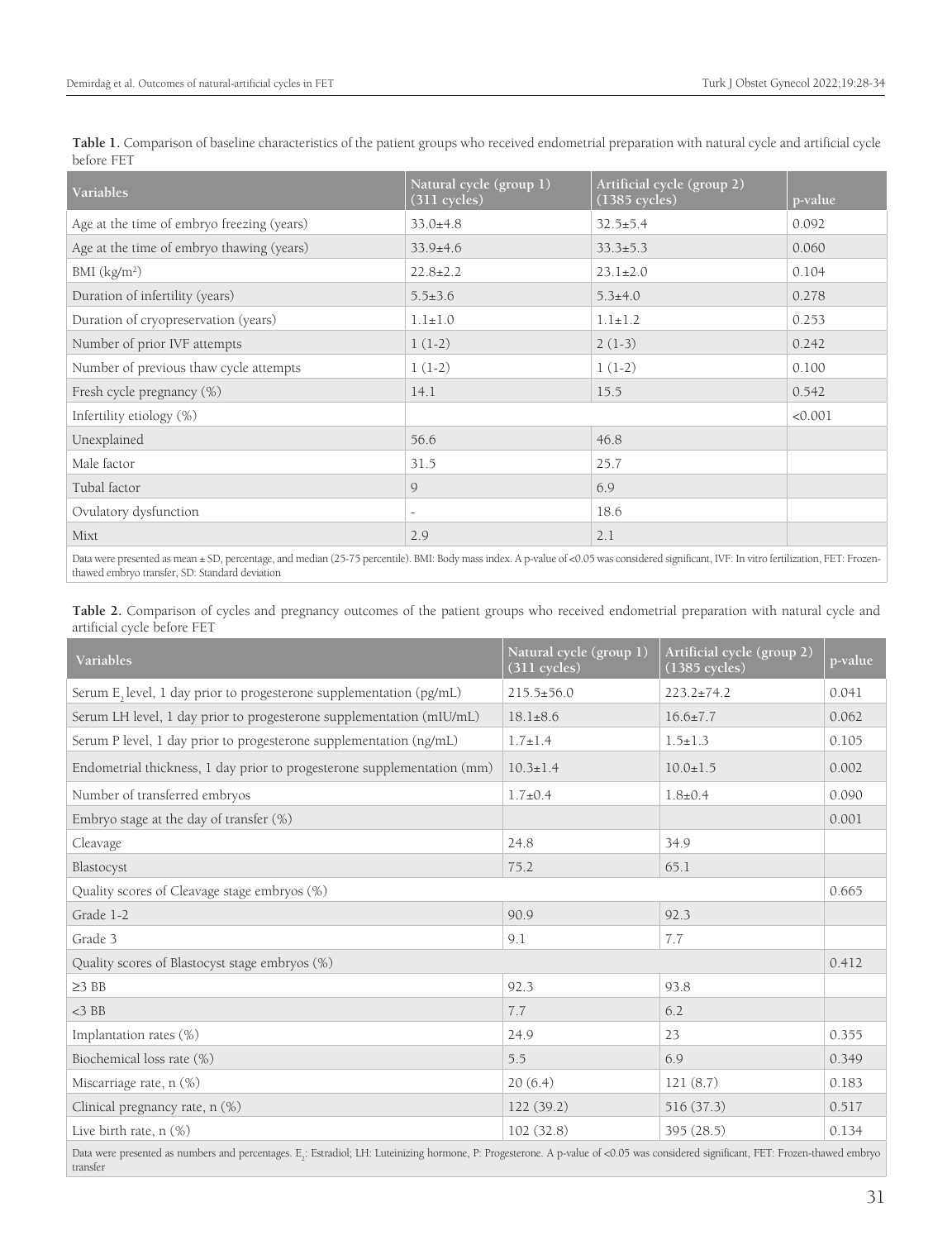a low quality of evidence that LBR was comparable between mNC and AC<sup>(11)</sup>. Similarly, no significant difference was found in another review regarding pregnancy outcomes among these two groups<sup>(16)</sup>. However, the authors concluded that tNC with either LPS or not has higher CPR than AC without suppression, although LBR was similar between groups. Comparable pregnancy outcomes among mNC and AC without suppression were also reported in a large randomized controlled Antarctica trial<sup>(10)</sup>. Additionally, two recent studies have found similar IR, CPR, and LBR between NC and  $AC^{(4,9)}$ . Our study also showed similar findings in terms of IR, CPR, and LBR among NC and AC groups, which was in line with these previous studies. contrarily, some other studies reported more favorable reproductive outcomes in either  $NC^{(3,12,17,18)}$  or  $AC^{(19,20)}$  than others in FET. Numerous modifications were presented in these studies, such as NC with or without LPS, AC with or without suppression, and different dosages or types of exogenous E2 in AC. Therefore, controversial results are speculated to be attributed to these different endometrial preparation approaches. Moreover, heterogeneous study populations, including patients with only regular menses or both regular and irregular menses, could also contribute to these inconsistent results. Two reviews have reported comparable outcomes in CPR and LBR among tNC and mNC in which hCG has been used to trigger ovulation during NCs<sup>(13,16)</sup>.

Outcomes of AC and mNC are comparable as in our and other recent studies<sup>(21)</sup>; however, some advantages or disadvantages are determined in both treatment protocols. The main superiorities of hormonal endometrial preparation include the timing flexibility for an ET in clinics that deal with many cycles and the unnecessary regular menstrual cycles. Additionally, the cycle cancellation due to unexpected follicle development is very rare in artificial endometrial preparation cycles. Likely, no cycle cancellations were determined in our study population. Interestingly, a recent study revealed better outcomes in AC in which spontaneous follicles developed contrary to previous reports<sup>(22)</sup>.

The possible disadvantage of AC is that serum estradiol and progesterone levels are directly correlated with the live birth<sup>(23)</sup>, thus an increased dose of steroid hormones may be required in patients with thin endometrium and having difficulty in reaching the desired serum steroid hormone levels. In these individualized treatment cycles, an increased risk of thromboembolic events related to higher doses of steroid hormones besides other risk factors for thrombosis is possible. This problem can be avoided by using daily low molecular weight heparin injections to reduce the risk of iatrogenic complications. However, this adverse effect is too rare in usual doses of estradiol hemihydrate (2 mg, 3 or 4 times/day) and micronized progesterone (200 mg 3 or 4 times/daily), which is approximately equal to the low dose Ethinyl estradiol-containing oral contraceptive pills. This event has not been previously reported in AC thaw studies, and no case was complicated with thromboembolic events in our study. mNC is a patient-friendly approach in economic burden and unexposed to adverse effects of exogenous E2. However, it is unsuitable for patients with oligo-anovulatory cycles and requires more frequent visits to detect unexpected ovulation leading to cycle cancellations.

The literature has also investigated the impact of serum estradiol levels and endometrial thickness in FET cycles. The increased endometrial thickness (9-14 mm) is considered a positive factor in favorable pregnancy outcomes<sup>(24)</sup>; however, higher estradiol levels may not guarantee thicker endometrium and higher pregnancy outcomes<sup>(9)</sup>. Two studies that compared NC and AC for endometrial preparation in FET revealed a consistently greater endometrial thickness and lower serum estradiol levels with higher pregnancy outcomes in  $NC^{(17,25)}$ , which as referred to the appropriate implantation window in lower estradiol levels combined with thick endometrium. Our study revealed similar findings. Our NC group had relatively higher IR and LBR than the AC group but without significant difference. Lower estradiol levels and the greater endometrial thickness could lead to better synchronization between the endometrial and embryonic stage in the NC group.

|                                                                    | Live birth |                         |         |  |
|--------------------------------------------------------------------|------------|-------------------------|---------|--|
| <b>Variables</b>                                                   | Odds ratio | 95% Confidence interval | p-value |  |
| Age at the time of embryo freezing                                 | 0.970      | 0.948-0.991             | 0.006   |  |
| Duration of infertility                                            | 0.989      | $0.959 - 1.020$         | 0.496   |  |
| Serum E, level, 1 day prior to progesterone supplementation        | 1.001      | 1.000-1.003             | 0.155   |  |
| Endometrial thickness, 1 day prior to progesterone supplementation | 1.034      | $0.963 - 1.111$         | 0.356   |  |
| Fresh cycle pregnancy (a)                                          | 1.252      | $0.931 - 1.684$         | 0.136   |  |
| Number of transferred embryos                                      | 1.359      | 1.038-1.780             | 0.026   |  |
| Number of prior IVF attempts                                       | 0.977      | $0.903 - 1.057$         | 0.561   |  |
| Cycle number (a)                                                   |            |                         | 0.709   |  |
|                                                                    |            |                         |         |  |

**Table 3.** Multivariate logistic regression analyses of variables to predict live birth

Variable with Superscript (a) was selected as the categorical covariate, IVF: In vitro fertilization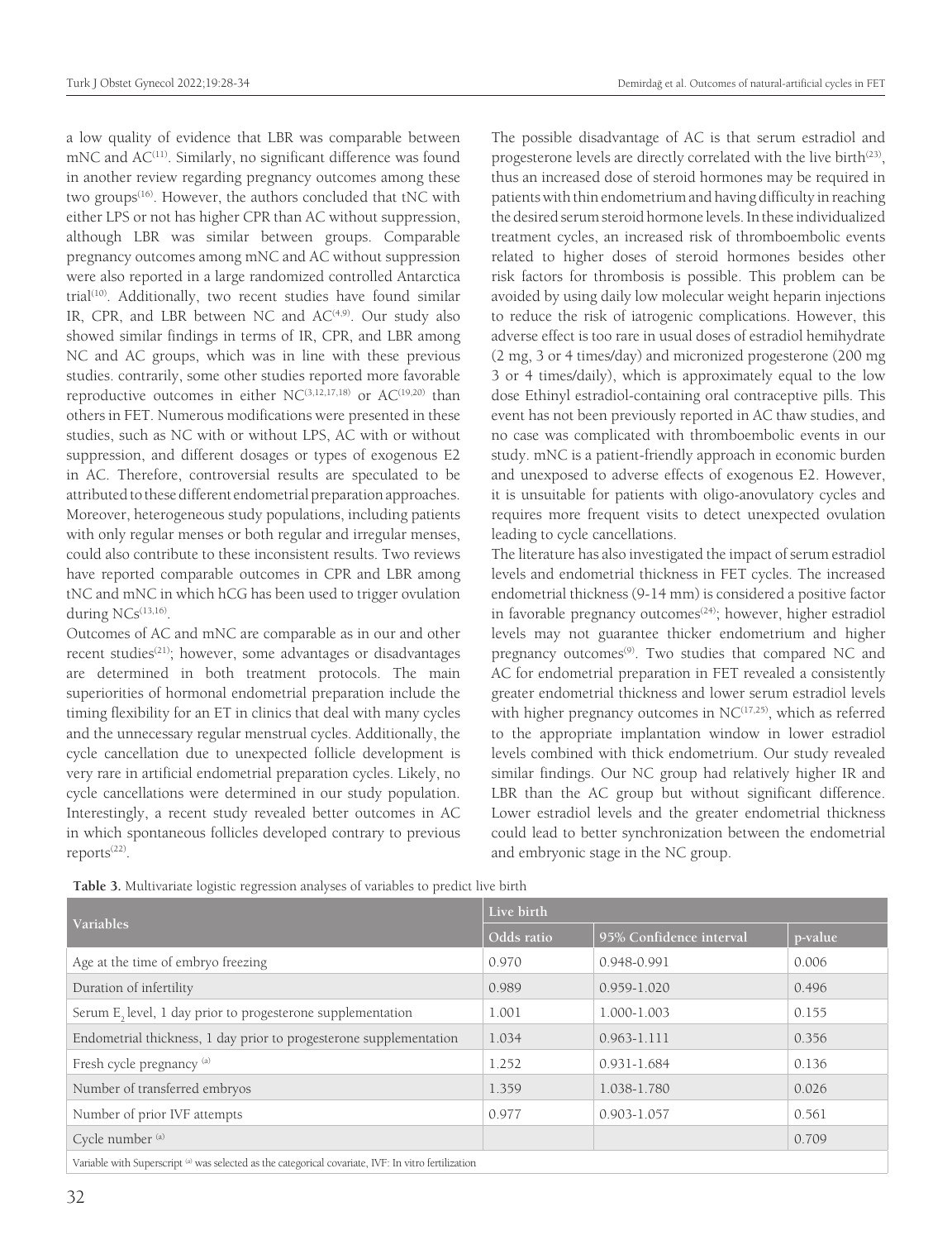The need for LPS in the natural ET cycles is also controversial in the literature. Higher LBR<sup>(26,27)</sup>, as well as lower MR<sup>(26)</sup>, was observed in some studies; however, other studies reported similar pregnancy outcomes with or without LPS in the NC of  $FET^{(28,29)}$ . We used progesterone supplementation in all NC for LPS due to possible luteal phase defects in some ovulatory patients. Additionally, insufficient corpus luteum (CL) is suggested to be associated with lower implantation and some pregnancy complications in  $AC^{(3)}$ . Generally, MR was reported higher in AC than NC<sup>(3,8)</sup>. Our study revealed a relatively higher MR in the AC group, which is explained by the insufficient uterine milieu in AC compared to NC due to insufficient other hormones released from the CL, although exogenous E2 and progesterone were extensively used in AC until the end of the first trimester of pregnancy. Additionally, using progesterone in our NC group may have supported the effectiveness of the CL and decreased the possible pregnancy losses.

The present study revealed that female age at embryo freezing time and the number of transferred embryos were significant variables in predicting live birth. Maternal age is known to be a major determinant factor on pregnancy success in IVF and FET cycles, and the chance of pregnancy notably decreased after 35 years of  $age^{(17)}$ . Considering the increasing frequency of ovulatory dysfunction with advancing age, cryopreserved embryos should be transferred with a higher number in older patients, especially in AC.

#### **Study Limitations**

The main strength of the current study is the comparison of the most commonly used endometrial preparation protocols in a large cohort of patients who undergo FET cycles, as well as the similarly higher rates of transferred good quality embryos in both NC and AC by experienced clinicians and the use of vitrification method in all embryos in a single-center, which may affect favorable pregnancy outcomes. The major limitations are the retrospective study design and the bias potential of medical records.

## Conclusion

The pregnancy outcome of NC and AC seems to be similar in FET. The NC is more convenient for patients with regular menses as there is no need for excessive exogenous hormonal therapy. However, frequent monitoring might be bothersome for some patients. The AC is reasonable, especially for irregular cycles, to control the cycle with less monitoring. It was in line with some reports in the literature; however, the results of our large cohort may provide the flexibility in choosing one of these protocols for clinicians to prepare endometrium in FET cycles. Therefore, one of these approaches might be preferred according to patients' characteristics and clinicians' experience.

#### **Ethics**

**Ethics Committee Approval:** Approval was obtained from the local Ethics Committee of Gazi University Faculty of Medicine (approval number: 2021-918, date: 23.03.2021).

**Informed Consent:** Retrospective study.

**Peer-review:** Internally peer-reviewed.

## **Authorship Contributions**

Concept: A.E., Design: A.E., Data Collection or Processing: E.D., İ.G., M.F.C.A., E.Ş., A.D.T., M.E., Analysis or Interpretation: İ.G., Literature Search: E.D., Writing: E.D.

**Conflict of Interest:** No conflict of interest was declared by the authors.

**Financial Disclosure:** The authors declared that this study received no financial support.

#### References

- 1. Rezazadeh Valojerdi M, Eftekhari-Yazdi P, Karimian L, Hassani F, Movaghar B. Vitrification versus slow freezing gives excellent survival, post warming embryo morphology and pregnancy outcomes for human cleaved embryos. J Assist Reprod Genet 2009;26:347-54.
- 2. de Mouzon J, Goossens V, Bhattacharya S, Castilla JA, Ferraretti AP, Korsak V, et al. Assisted reproductive technology in Europe, 2006: results generated from European registers by ESHRE. Hum Reprod 2010;25:1851-62.
- 3. Pakes C, Volovsky M, Rozen G, Agresta F, Gardner DK, Polyakov A. Comparing pregnancy outcomes between natural cycles and artificial cycles following frozen-thaw embryo transfers. Aust N Z J Obstet Gynaecol 2020;60:804-9.
- 4. Sahin G, Acet F, Calimlioglu N, Meseri R, Tavmergen Goker EN, Tavmergen E. Live birth after frozen-thawed embryo transfer: which endometrial preparation protocol is better? J Gynecol Obstet Hum Reprod 2020;49:101782.
- 5. Shapiro BS, Daneshmand ST, Garner FC, Aguirre M, Hudson C. Freezeall can be a superior therapy to another fresh cycle in patients with prior fresh blastocyst implantation failure. Reprod Biomed Online 2014;29:286-90.
- 6. Roque M, Lattes K, Serra S, Solà I, Geber S, Carreras R, et al. Fresh embryo transfer versus frozen embryo transfer in in vitro fertilization cycles: a systematic review and meta-analysis. Fertil Steril 2013;99:156- 62.
- 7. Roque M, Valle M, Guimarães F, Sampaio M, Geber S. Freeze-all policy: fresh vs. frozen-thawed embryo transfer. Fertil Steril 2015;103:1190-3.
- 8. Cerrillo M, Herrero L, Guillén A, Mayoral M, García-Velasco JA. Impact of Endometrial Preparation Protocols for Frozen Embryo Transfer on Live Birth Rates. Rambam Maimonides Med J 2017;8:e0020.
- 9. Kalem Z, Namlı Kalem M, Bakırarar B, Kent E, Gurgan T. Natural cycle versus hormone replacement therapy cycle in frozen-thawed embryo transfer. Saudi Med J 2018;39:1102-8.
- 10. Groenewoud ER, Cohlen BJ, Al-Oraiby A, Brinkhuis EA, Broekmans FJ, de Bruin JP, et al. A randomized controlled, non-inferiority trial of modified natural versus artificial cycle for cryo-thawed embryo transfer. Hum Reprod 2016;31:1483-92.
- 11. Ghobara T, Gelbaya TA, Ayeleke RO. Cycle regimens for frozen-thawed embryo transfer. Cochrane Database Syst Rev 2017;7:CD003414.